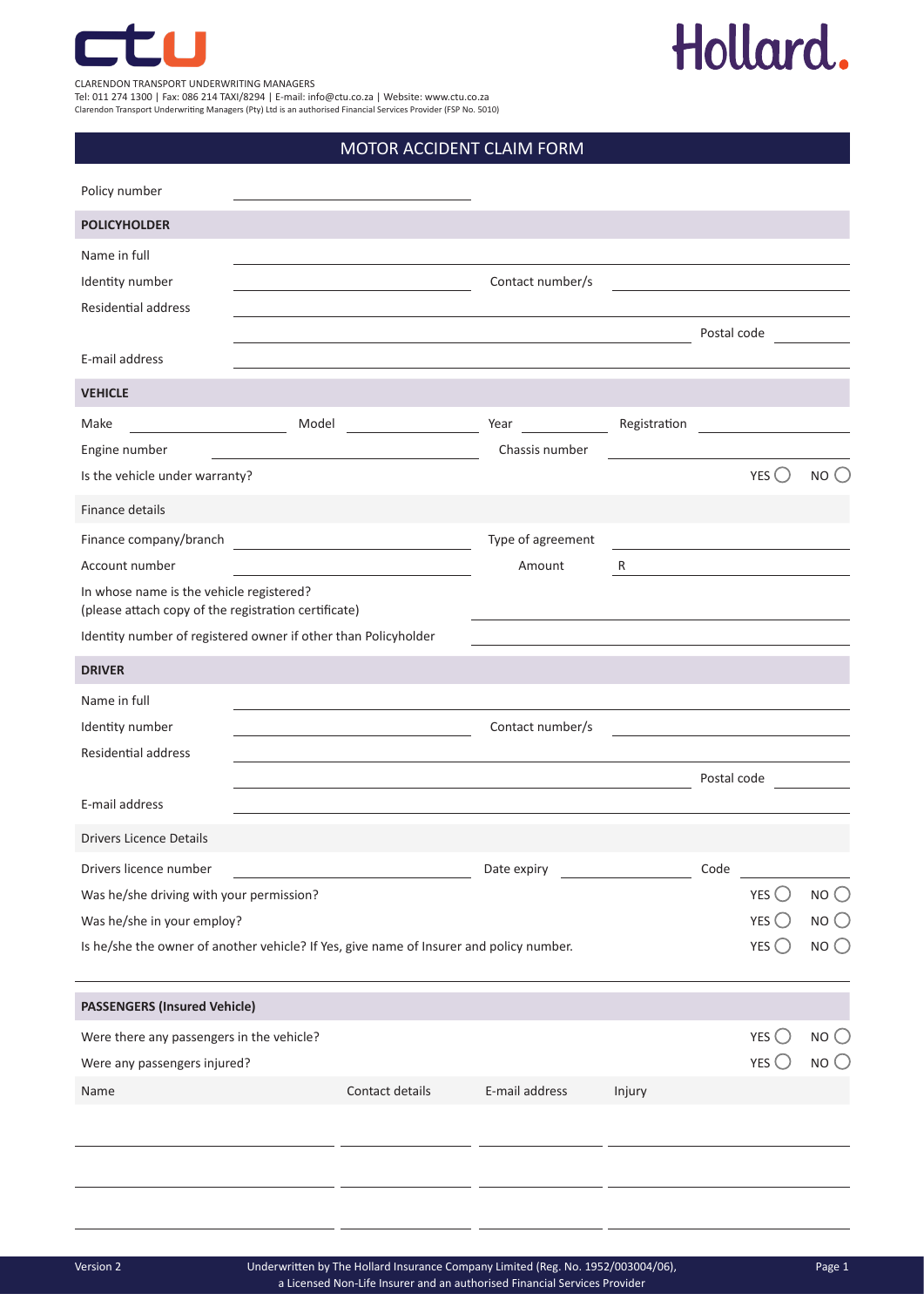

CLARENDON TRANSPORT UNDERWRITING MANAGERS

Tel: 011 274 1300 | Fax: 086 214 TAXI/8294 | E-mail: info@ctu.co.za | Website: www.ctu.co.za

Clarendon Transport Underwriting Managers (Pty) Ltd is an authorised Financial Services Provider (FSP No. 5010)

| Were the passengers fare paying?                   |                                                          |                                                     |                                                                                                                                                                                                                               |                                            |                                                                | YES()           | NO <sub>O</sub> |
|----------------------------------------------------|----------------------------------------------------------|-----------------------------------------------------|-------------------------------------------------------------------------------------------------------------------------------------------------------------------------------------------------------------------------------|--------------------------------------------|----------------------------------------------------------------|-----------------|-----------------|
| Are they employees?                                |                                                          |                                                     |                                                                                                                                                                                                                               |                                            |                                                                | $YES$ $\bigcap$ | NO()            |
| <b>OTHER PARTIES - IMPORTANT TO COMPLETE</b>       |                                                          |                                                     |                                                                                                                                                                                                                               |                                            |                                                                |                 |                 |
| <b>Other vehicles</b>                              | (If more than two vehicles, please add a separate sheet) |                                                     |                                                                                                                                                                                                                               |                                            |                                                                |                 |                 |
| 1. Vehicle make                                    |                                                          |                                                     |                                                                                                                                                                                                                               | Registration number                        |                                                                |                 |                 |
| Owner of vehicle:                                  | Name and address                                         |                                                     | the control of the control of the control of the control of the control of the control of the control of the control of the control of the control of the control of the control of the control of the control of the control |                                            |                                                                |                 |                 |
|                                                    | Identity number                                          |                                                     |                                                                                                                                                                                                                               |                                            |                                                                |                 |                 |
|                                                    | Tel number                                               |                                                     | the control of the control of the control of the control of                                                                                                                                                                   | Claim number                               |                                                                |                 |                 |
|                                                    | E-mail address                                           |                                                     |                                                                                                                                                                                                                               |                                            |                                                                |                 |                 |
| Driver of vehicle:                                 | Name and address                                         |                                                     |                                                                                                                                                                                                                               |                                            |                                                                |                 |                 |
|                                                    | Identity number                                          |                                                     |                                                                                                                                                                                                                               |                                            |                                                                |                 |                 |
|                                                    | Tel number                                               |                                                     |                                                                                                                                                                                                                               | Claim number                               |                                                                |                 |                 |
|                                                    | E-mail address                                           |                                                     |                                                                                                                                                                                                                               |                                            |                                                                |                 |                 |
| Insurance company                                  |                                                          |                                                     | <u> 1980 - Johann Barbara, martxa alemaniar a</u>                                                                                                                                                                             |                                            | Policy number<br><u> 1980 - Johann Barbara, martxa a</u>       |                 |                 |
| 2. Vehicle make                                    |                                                          |                                                     |                                                                                                                                                                                                                               | Registration number                        |                                                                |                 |                 |
| Owner of vehicle:                                  | Name and address                                         |                                                     |                                                                                                                                                                                                                               |                                            |                                                                |                 |                 |
|                                                    | Identity number                                          |                                                     |                                                                                                                                                                                                                               |                                            |                                                                |                 |                 |
|                                                    | Tel number                                               |                                                     |                                                                                                                                                                                                                               | Claim number                               |                                                                |                 |                 |
|                                                    | E-mail address                                           |                                                     |                                                                                                                                                                                                                               |                                            |                                                                |                 |                 |
| Driver of vehicle:                                 | Name and address                                         |                                                     |                                                                                                                                                                                                                               |                                            |                                                                |                 |                 |
|                                                    | Identity number                                          |                                                     |                                                                                                                                                                                                                               |                                            |                                                                |                 |                 |
|                                                    | Tel number                                               |                                                     |                                                                                                                                                                                                                               | Claim number                               |                                                                |                 |                 |
|                                                    | E-mail address                                           |                                                     |                                                                                                                                                                                                                               |                                            |                                                                |                 |                 |
| Insurance company                                  |                                                          |                                                     |                                                                                                                                                                                                                               | Policy number                              |                                                                |                 |                 |
| Personal injuries (other than in insured vehicles) |                                                          |                                                     |                                                                                                                                                                                                                               |                                            |                                                                |                 |                 |
| Name of injured and contact<br>details             |                                                          | Relationship to accident,<br>e.g. driver, passenger |                                                                                                                                                                                                                               | Details of injuries<br>Serious/Minor/Death | Name of hospital, if applicable,<br>or next of kin and contact |                 |                 |
|                                                    |                                                          |                                                     |                                                                                                                                                                                                                               |                                            |                                                                |                 |                 |
|                                                    |                                                          |                                                     |                                                                                                                                                                                                                               |                                            |                                                                |                 |                 |
|                                                    |                                                          |                                                     |                                                                                                                                                                                                                               |                                            |                                                                |                 |                 |
|                                                    |                                                          |                                                     |                                                                                                                                                                                                                               |                                            |                                                                |                 |                 |
| Damages to property other than vehicles            |                                                          |                                                     |                                                                                                                                                                                                                               |                                            |                                                                |                 |                 |
| Name of property owner and<br>contact details      | Relationship to accident,<br>e.g. driver, passenger      | Details of injuries                                 |                                                                                                                                                                                                                               |                                            |                                                                |                 |                 |
|                                                    |                                                          |                                                     |                                                                                                                                                                                                                               |                                            |                                                                |                 |                 |

Hollard.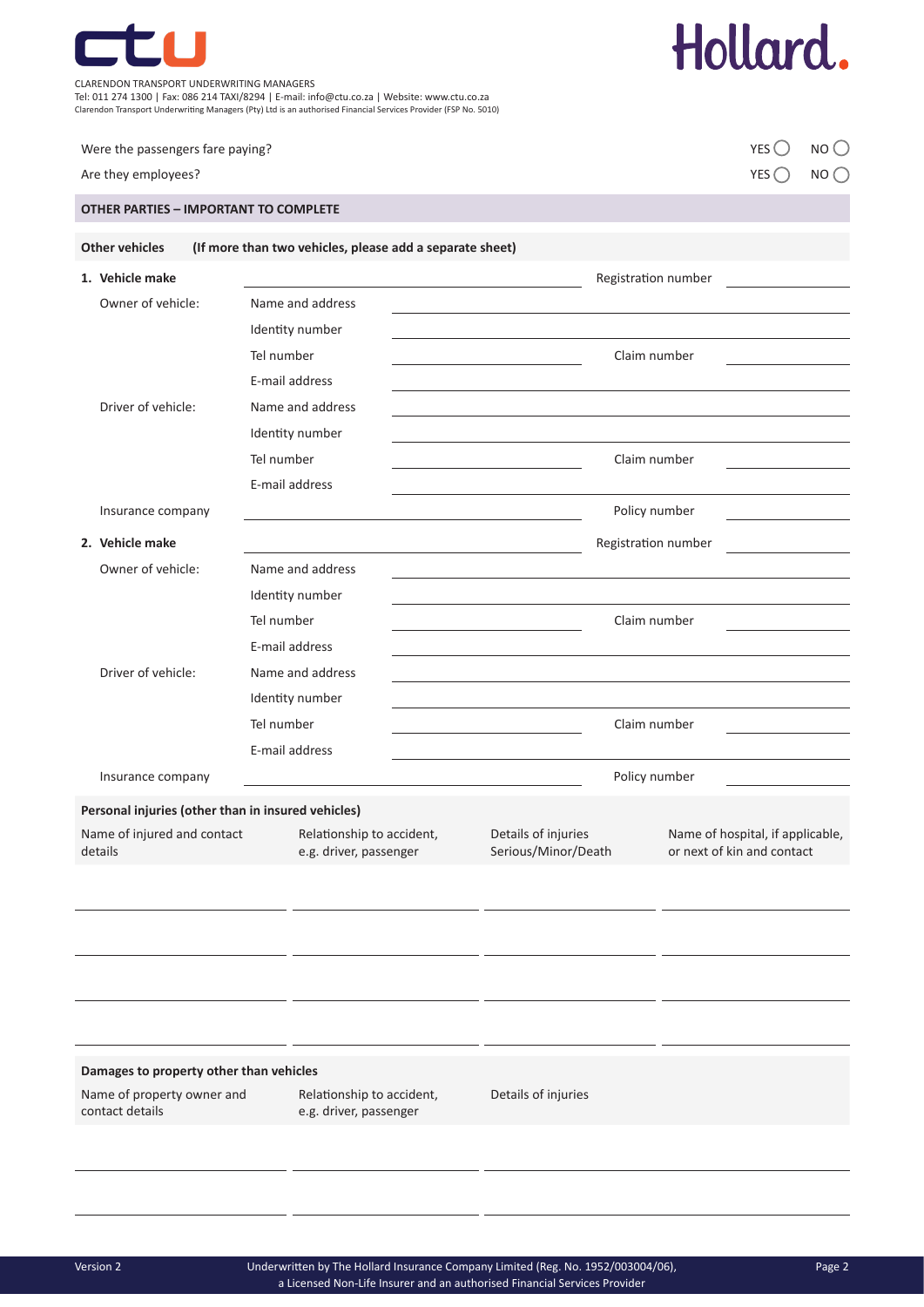

# Hollard.

CLARENDON TRANSPORT UNDERWRITING MANAGERS Tel: 011 274 1300 | Fax: 086 214 TAXI/8294 | E-mail: info@ctu.co.za | Website: www.ctu.co.za Clarendon Transport Underwriting Managers (Pty) Ltd is an authorised Financial Services Provider (FSP No. 5010)

| <b>WITNESSES</b>                                                |                     |                  |                                                                                                             |                                 |                   |                            |                                      |                |
|-----------------------------------------------------------------|---------------------|------------------|-------------------------------------------------------------------------------------------------------------|---------------------------------|-------------------|----------------------------|--------------------------------------|----------------|
| Were there any witnesses?                                       |                     |                  |                                                                                                             |                                 |                   |                            | $YES$ $\bigcirc$                     | NO()           |
| Name in full                                                    |                     |                  |                                                                                                             |                                 |                   |                            |                                      |                |
| <b>Residential address</b>                                      |                     |                  |                                                                                                             |                                 |                   |                            |                                      |                |
|                                                                 |                     | Postal code      |                                                                                                             | Phone number                    |                   |                            |                                      |                |
| E-mail address                                                  |                     |                  |                                                                                                             |                                 |                   |                            |                                      |                |
| Name in full                                                    |                     |                  |                                                                                                             |                                 |                   |                            |                                      |                |
| <b>Residental address</b>                                       |                     |                  |                                                                                                             |                                 |                   |                            |                                      |                |
|                                                                 |                     | Postal code      |                                                                                                             | Phone number                    |                   |                            |                                      |                |
| E-mail address                                                  |                     |                  |                                                                                                             |                                 |                   |                            |                                      |                |
| <b>ACCIDENT</b>                                                 |                     |                  |                                                                                                             |                                 |                   |                            |                                      |                |
| Date                                                            |                     | Time             | Place                                                                                                       |                                 |                   |                            |                                      |                |
| Speed                                                           |                     | Before accident  |                                                                                                             | Speed                           | Moment of impact  |                            |                                      |                |
| Weather conditions                                              |                     |                  |                                                                                                             | Visibility                      |                   |                            |                                      |                |
| Road surface                                                    |                     |                  |                                                                                                             | Width of road                   |                   |                            |                                      |                |
| Which street lights<br>were on?                                 |                     |                  |                                                                                                             | <b>Street lighting</b>          |                   |                            |                                      |                |
| Was any warning given by you, e.g. hooting, indicator?          |                     |                  |                                                                                                             |                                 |                   |                            | YES                                  | $NO$ $\bigcap$ |
| Is the vehicle driveable?                                       |                     |                  |                                                                                                             |                                 |                   |                            | YES()                                | NO (           |
| <b>K</b><br>State of road/                                      |                     | Smooth           | Rough                                                                                                       | 븠<br>Wet                        |                   | Ă                          | Dry                                  |                |
| road surface                                                    | 24                  | Uphill           | Downhill<br>$\blacktriangleright$                                                                           | Straight                        |                   |                            | Other                                |                |
| Road type                                                       | ŤΓ                  | Freeway          | ♣<br>On/Off ramp                                                                                            | Â                               | Dual carriageway  | ₩                          | Single carriageway<br>(two way)      |                |
|                                                                 | $\overline{\cdots}$ | One way          | <u>'e</u><br>On-road parking/<br>rank                                                                       | PQ<br>rank                      | Off-road parking/ |                            | Other                                |                |
| <b>Junction type</b>                                            | ╬□                  | Cross roads      | $\overline{\overline{\mathbf{u}}$ T-junction                                                                | $\mathbb{E}$ Staggered junction |                   |                            | $\mathbb{\hat{V}}$ $\Box$ Y-junction |                |
|                                                                 | Q                   | Circle           | $\sqrt{1+\sqrt{1+\frac{1}{n}}}\sqrt{1-\sqrt{1+\frac{1}{n}}}\sqrt{1-\sqrt{1+\frac{1}{n}}}\sqrt{\frac{1}{n}}$ | $\ell\ell\ell$ [<br>crossing    | Not a junction or | $\boldsymbol{\mathcal{A}}$ | On ramp/slipway                      |                |
| `N                                                              |                     | Off ramp/slipway | $\Lambda$<br>Pedestrian<br>Crossing                                                                         | Ç<br>Property                   | driveway/access   |                            | Other                                |                |
| Police details                                                  |                     |                  |                                                                                                             |                                 |                   |                            |                                      |                |
| Name of police/traffic officer who recorded details of accident |                     |                  |                                                                                                             |                                 |                   |                            |                                      |                |
| Police station and reference number                             |                     |                  |                                                                                                             |                                 |                   |                            |                                      |                |
| Date reported to SAP                                            |                     |                  |                                                                                                             |                                 |                   |                            |                                      |                |
| Was driver tested for alcohol or drugs?                         |                     |                  |                                                                                                             |                                 |                   |                            | YES $\bigcap$                        | NO()           |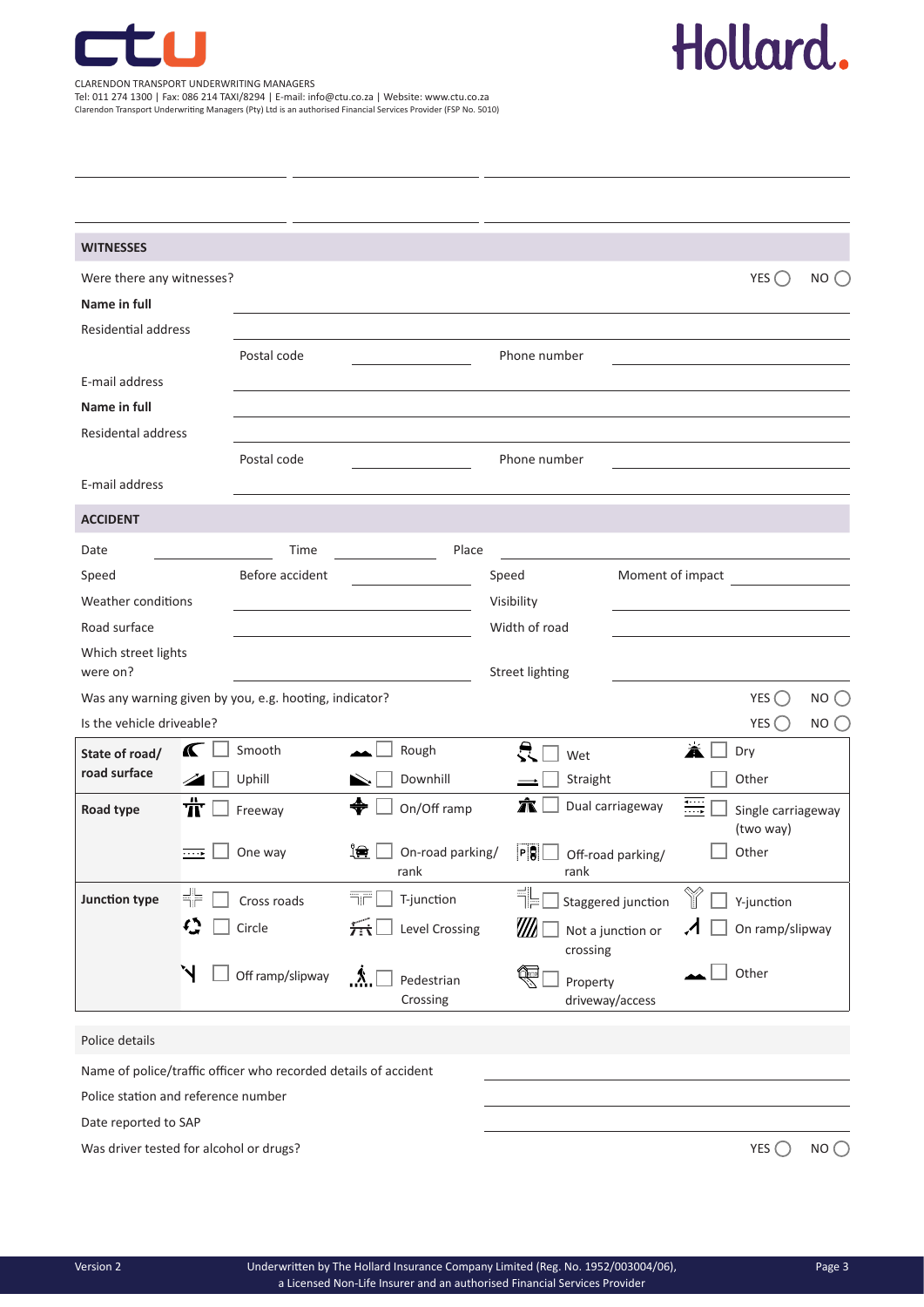

#### CLARENDON TRANSPORT UNDERWRITING MANAGERS Tel: 011 274 1300 | Fax: 086 214 TAXI/8294 | E-mail: info@ctu.co.za | Website: www.ctu.co.za

Clarendon Transport Underwriting Managers (Pty) Ltd is an authorised Financial Services Provider (FSP No. 5010)

Description of accident – in driver's own words

Sketch of accident (if necessary, use separate page)

Please show clearly the point of impact and indicate the direction of travel by arrows. Give details of any road safety signs or warning signs in vicinity of scene of accident (use a separate page if necessary).

Show the damaged areas to **our** vehicle on the following diagram Show the damaged areas to the **other** vehicle on the following

diagram

Hollard.



Who do you consider was at fault? Myself  $\bigcirc$  Other driver  $\bigcirc$  Other  $\bigcirc$ 



Why?

Where does the client want the vehicle assessed?

### **NB: IT IS IMPORTANT THAT YOU NOTIFY THE INSURERS IMMEDIATELY ONCE YOU BECOME AWARE OF ANY IMPENDING PROSECUTION, INQUEST OR DEMAND**